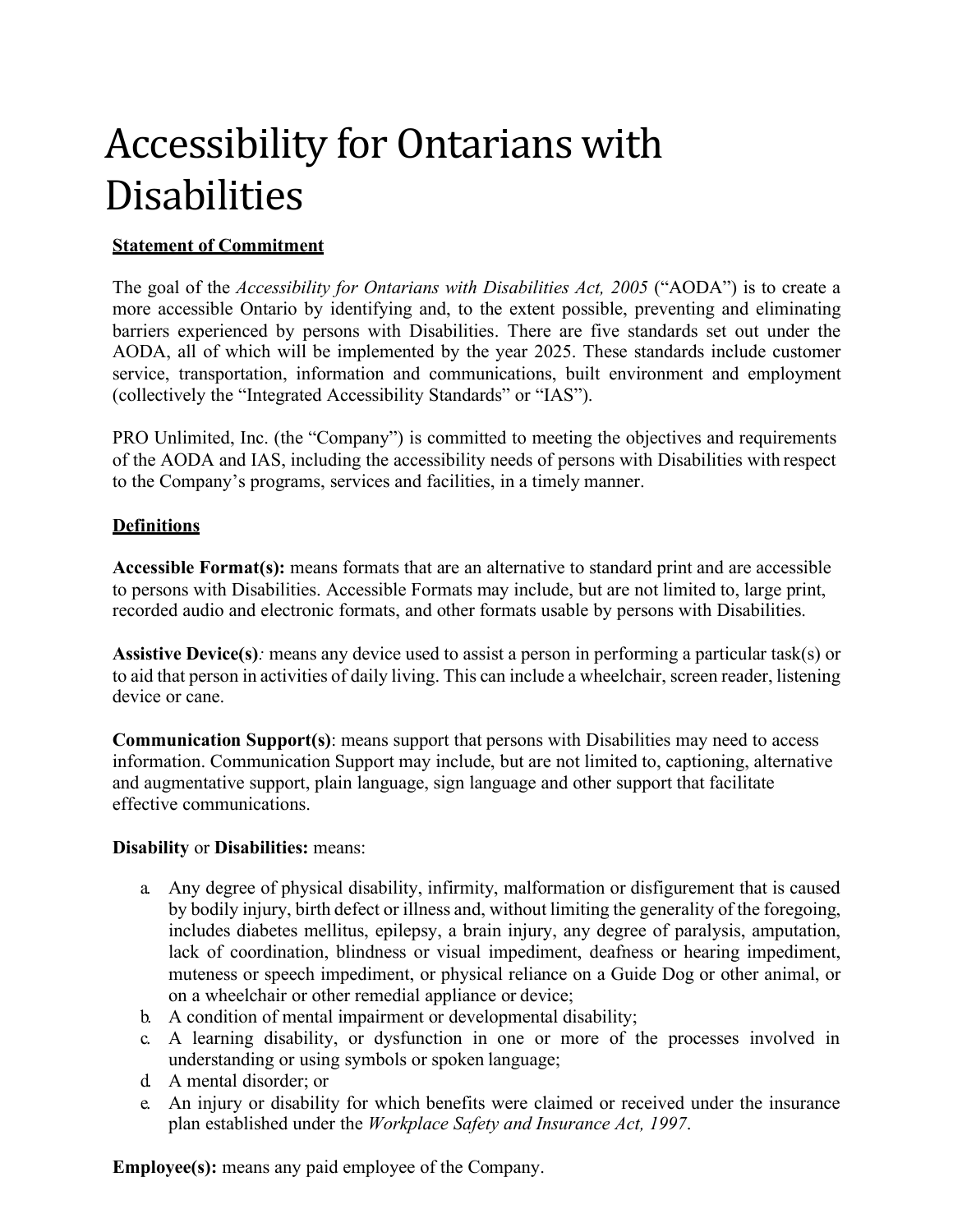- 2 -

**Guide Dog(s):** means a highly trained working dog that has been trained at one of the facilities listed in *Ontario Regulation 58* under the *Blind Persons' Rights Act, 1990* to provide mobility, safety and increased independence for people who are blind.

**Service Animal(s)**: an animal is a Service Animal for a person with a Disability if:

- It is readily apparent that the animal is used by the person for reasons relating to his or her Disability; or
- The person provides a letter from a regulated health professional confirming that the person requires the animal for reasons relating to the Disability.

**Support Person(s)**: means an individual hired or chosen by a person with a Disability to provide services or assistance with communication, mobility, personal care, medical needs or with access to goods or services. Medical needs may include, but are not limited to, monitoring an individual's health or providing medical support by being available in the event of a seizure.

# **A. CUSTOMER SERVICE STANDARD**

## **Purpose**

The Company is committed to providing an equal opportunity to all our customers. The objective of this policy is to ensure we meet the requirements of the customer service standard and promote its underlying core principles.

## **Scope**

All Employees, contractors and agents who work on behalf of the Company and deal with members of the public or other third parties are expected to conduct themselves in accordance with this policy.

# **Core Principles**

The Company will make every effort to ensure that this policy and related practices and procedures are consistent with the following four core principles:

- *Dignity*: Persons with Disabilities must be treated as valued customers who are as deserving of service as any other customer.
- *Equality of Opportunity*: Persons with Disabilities should be given an equal opportunity to obtain, use and benefit from the Company's goods and services.
- *Integration*: Wherever possible, persons with Disabilities should benefit from the Company's goods and services in the same place and in the same or in a similar manner as any other customer. In circumstances where integration does not serve the needs of persons with Disabilities, goods and services will, to the extent possible, be provided in another way that accommodates the person's individual needs.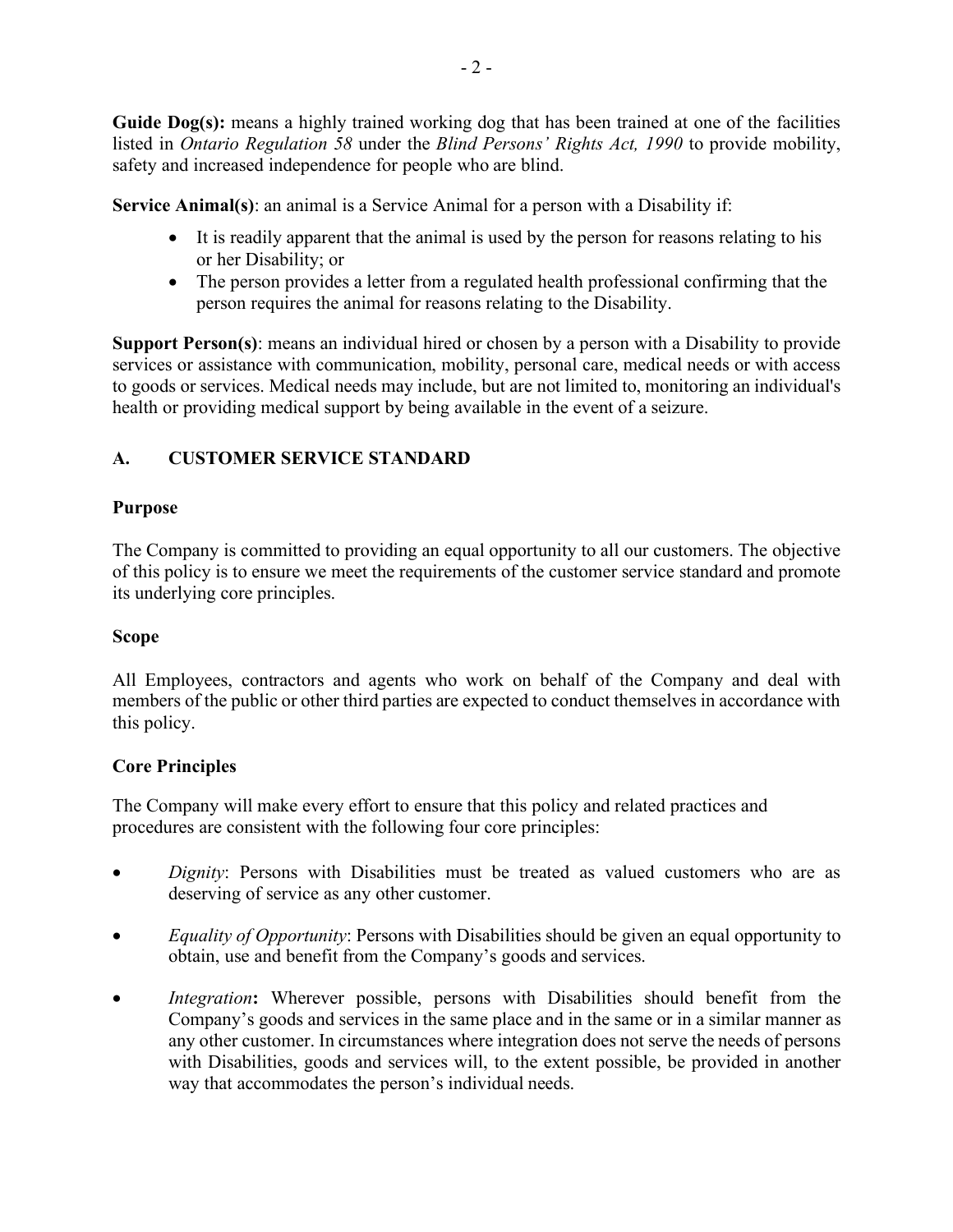*Independence*: Goods and services must be provided in a way that respects the independence of persons with Disabilities. To this end, the Company will always be willing to assist persons with Disabilities but will not do so without express permission.

### **Communication**

The Company strives to communicate with persons with Disabilities in a manner that considers the person's Disability. Communication strategies are set out in the accessibility training program.

## **Assistive Devices**

*Persons with Disabilities are permitted* to use their own Assistive Devices when on the Company's premises for the purposes of obtaining, using or benefiting from the Company's goods and services.

If there is a physical, technological or other type of barrier that prevents the use of an Assistive Device on the Company's premises, we will make best efforts to remove that barrier. If we are not able to remove the barrier, we will ask the individual with the Disability how he/she can be accommodated, what alternative measures would enable equal access to the Company's goods and services and the Company will make its best effort to provide the individual with alternative means of assistance.

If a Disabled person uses an assistive device or requires that the Company provide an assistive device, staff will be trained on the device and appropriate methods of assisting the individual.

#### **Accessibility to Company Premises**

PRO Unlimited, Inc. does not have a facility located in Canada, however, if you are assigned to a Client site and have questions about their accessibility and services provided to persons with Disabilities with an equal opportunity to obtain, use and benefit from the Client's goods and services please contact:

Human Resources at PRO.HRSolutions@prounlimited.com

Employees will receive training, if needed, on how to use the services in order to ensure that all persons with Disabilities are provided with sufficient accommodation.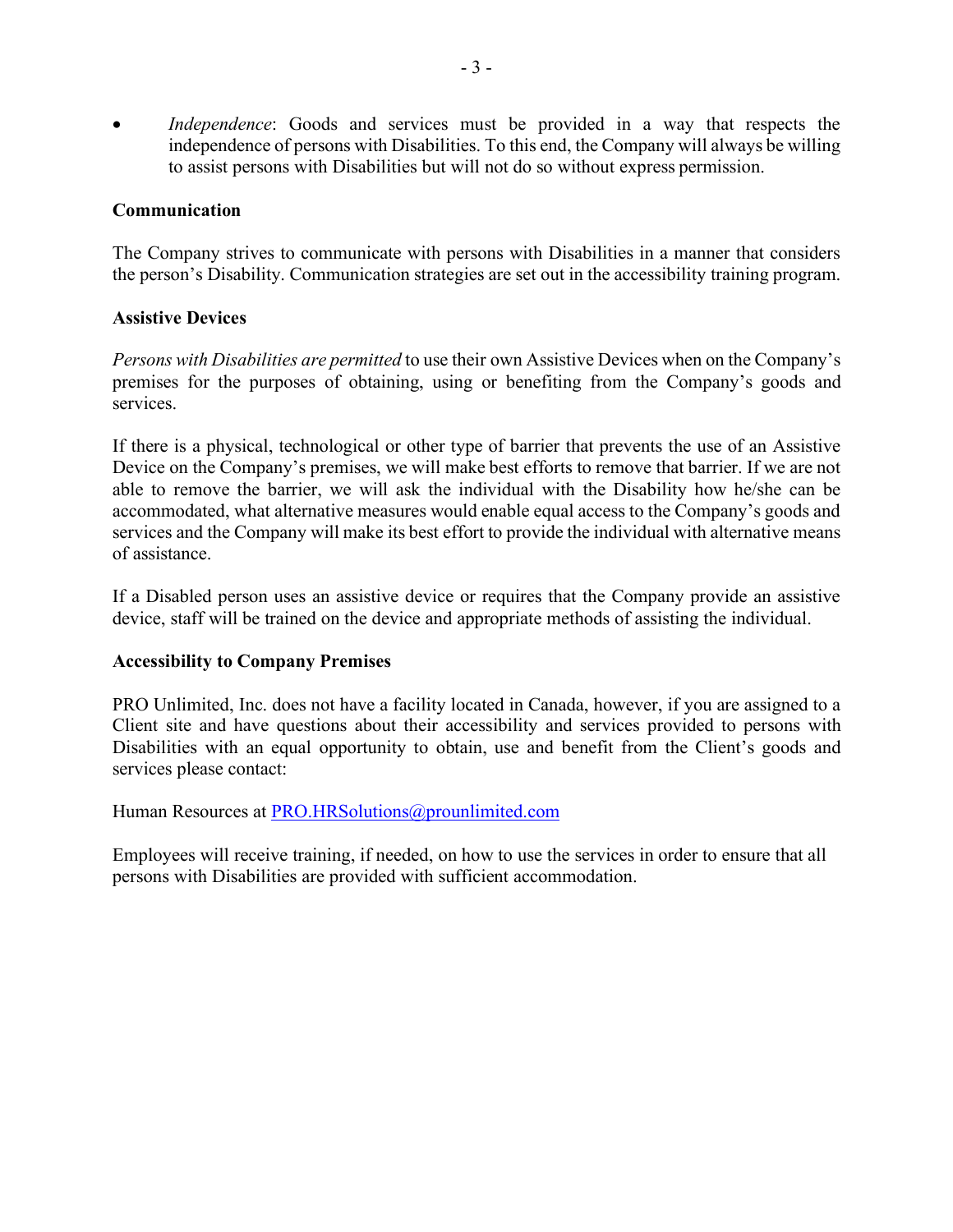#### **Guide Dogs and Service Animals**

Persons with Disabilities that are accompanied by a Guide Dog or Service Animal will be allowed to access the Company's premises that are open to the public and keep the animal with him or her unless otherwise excluded by law. If a Guide Dog or Service Animal must be excluded from the premises, the Company will provide the individual with the reasons for the exclusion and explore alternative ways to meet the individual's needs.

If it is not readily apparent that the animal is a Service Animal, the Company may request a letter from a physician or nurse confirming that the person requires the animal for reasons relating to his/her Disability.

Employees will receive training on how to interact with persons with Disabilities accompanied by a Guide Dog or Service Animal.

## **Support Persons**

Persons with Disabilities may enter premises owned and/or operated by the Company with a Support Person and have unobstructed access to the Support Person while on the premises.

The Company may require persons with Disabilities to be accompanied by a Support Person where it is necessary to protect the health or safety of the person with a Disability or the health and safety of others on the premises. Before making this decision, we will: (a) consult with the person who has a disability regarding their needs; (b) consider the health and safety reasons based on available evidence; and (c) determine whether there is another reasonable way to protect the health and safety of the person who has a disability or others on the premises. If a Support Person is required, we will waive any admission fees or fares for the Support Person

Employees will receive training on how to interact with persons with Disabilities who are accompanied by a Support Person.

## **Notice of Temporary Disruptions**

The Company will notify customers if there is a planned or unexpected disruption of facilities or services typically used by persons with Disabilities in order to access the Company's goods and services. The notice will be posted at the entrance of the affected premises and communicated via email to all impacted parties.

The notice will include the following information:

- The facility or service that is unavailable;
- The anticipated duration of the disruption;
- The reason for the disruption; and
- Alternative facilities or services, if available.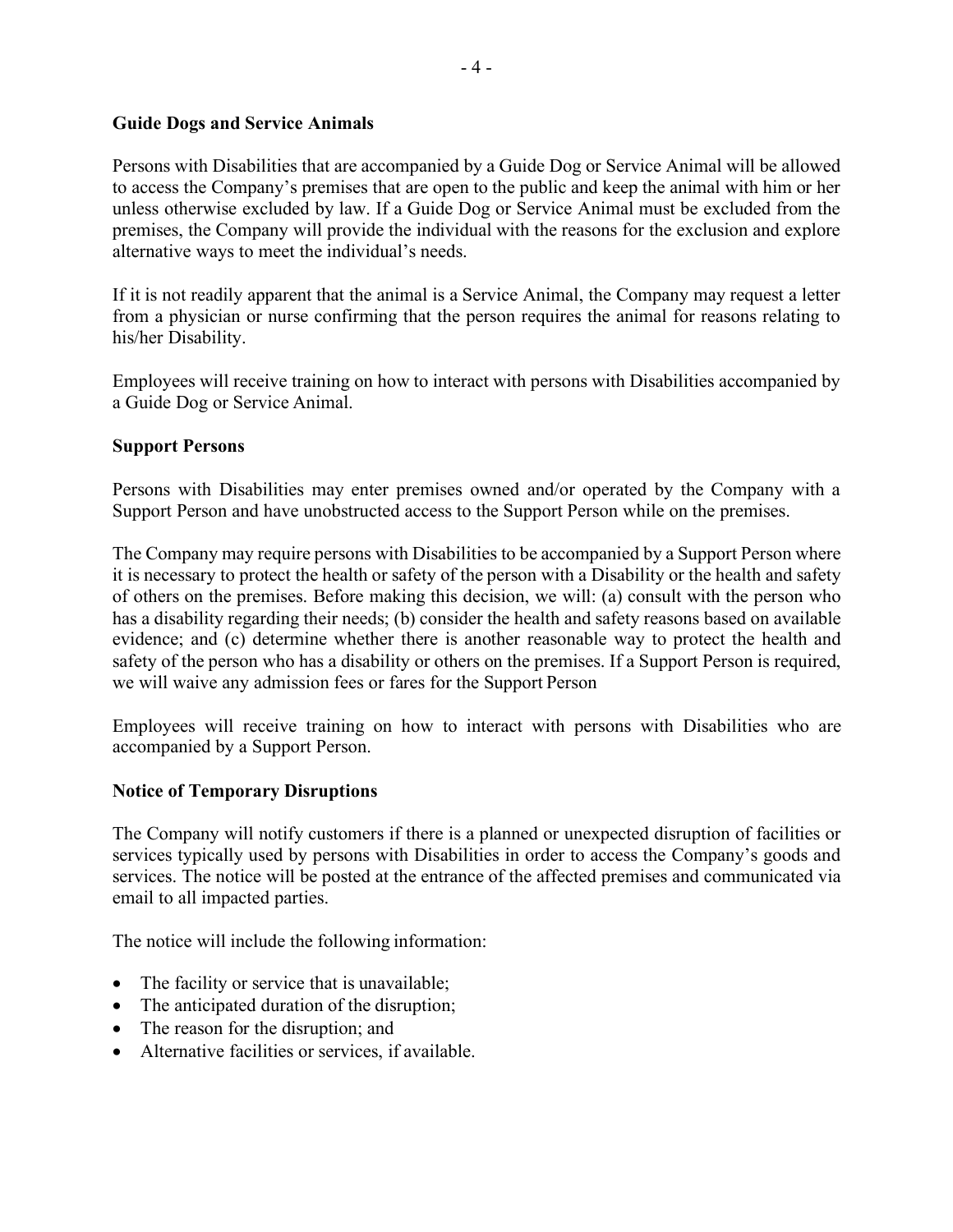## **Feedback**

The Company welcomes and appreciates feedback regarding this policy and its implementation. Feedback can be provided in the following ways:

- In person at reception
- By telephone at **1-(925) 265-8537**
- In writing: **Erica Jones 2121 North California Blvd. Suite 840 Walnut Creek, CA 94596**
- Through the PRO.HRsolutions@prounlimited.com
- Through PRO's anonymous phone line at **(877) 369-7407**

The Company will respond to feedback within **five (5)** business days of receipt of the feedback.

## **Documentation to be made available**

This policy is made available to any member of the public upon request. This policy will also be provided to new hires during onboarding and made available on the Company's webpage.

## **Format of Documents**

The Company will provide documents, or the information contained in documents, required to be provided under the CSS, to persons with Disabilities in a format that accommodates the person's Disability as a need is identified or accommodation is requested.

## **Workplace Emergency Response Information**

In addition to providing customers with Disabilities with full accessibility to goods and services in a way that respects their dignity and independence, the Company is committed to providing Employees with Disabilities with the same opportunities as other Employees. With this in mind, the Company will provide individualized workplace emergency response information to all Employees with a visible or non-visible Disability, if the individual so requires. If the Employee with Disabilities consents, this information can also be provided to the Employee who is designated to assist the Employee with Disabilities.

# **B. INFORMATION AND COMMUNICATIONS STANDARDS**

The Company will create, provide and receive information and communications in a way that is accessible for persons with Disabilities.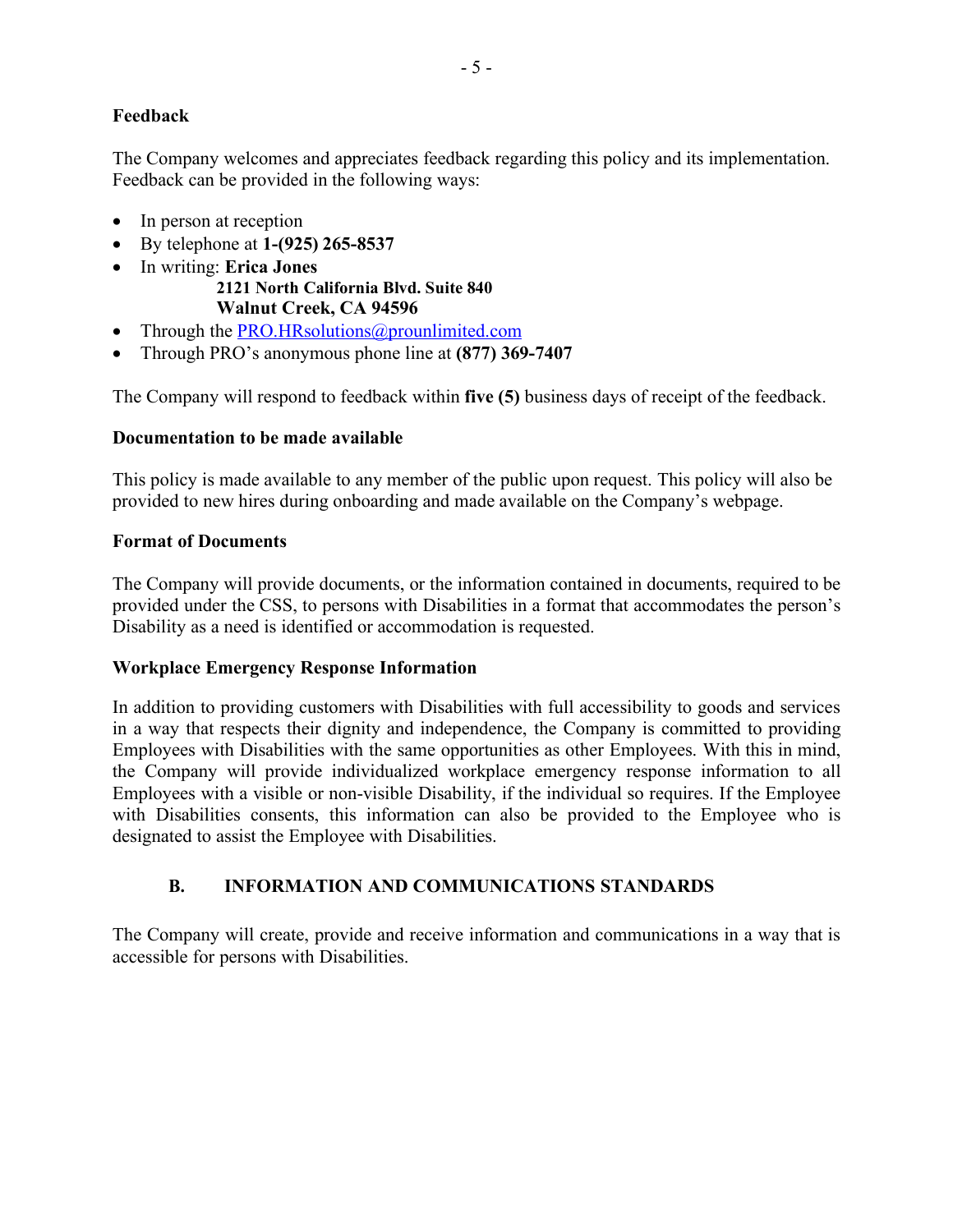## **Feedback**

The Company will ensure that its process for receiving and responding to feedback is accessible to persons with Disabilities by providing or arranging for the provision of Accessible Formats and Communication Supports upon request.

### **Accessible Formats**

Upon request, we will provide or arrange for the provision of Accessible Formats and Communication Supports for persons with Disabilities in a timely manner that takes in account the person's accessibility needs. The Company will work collaboratively with the person making the request to determine the suitability of an Accessible Format or Communication Support. We will also notify the public about the availability of Accessible Formats and Communication Supports.

#### **Accessible Website**

The Company will ensure that its internet websites, including web content, conform to the World Wide Web Consortium Web Content Accessibility Guidelines ("WCAG"). At present, the Company's website and web content conforms with WCAG 2.0, Level A.

The Company will take action to ensure that its internet websites and web content conform with WCAG 2.0 Level AA, (except where this is impracticable), as outlined by the IAS. The requirements of WCAG 2.0 Level AA will be met by the Company by the compliance date of January 1, 2021.

## **C. EMPLOYMENT STANDARDS**

The Company will strive to identify, prevent and remove barriers at all stages of the employment life cycle for persons with Disabilities.

#### **Recruitment, Assessment and Selection Processes**

The Company will notify job applicants about the availability of accommodation for persons with Disabilities in its recruitment process. We will also notify job applicants when they are selected to participate in an assessment or selection process that accommodations are available upon request. If a selected applicant requests an accommodation, we will consult with the applicant and provide or arrange for the provision of suitable accommodation in a manner that considers the applicant's accessibility needs.

#### **Notice to Successful Applicants**

When making offers of employment, the Company will notify the successful applicant of its policies for accommodating Employees with Disabilities.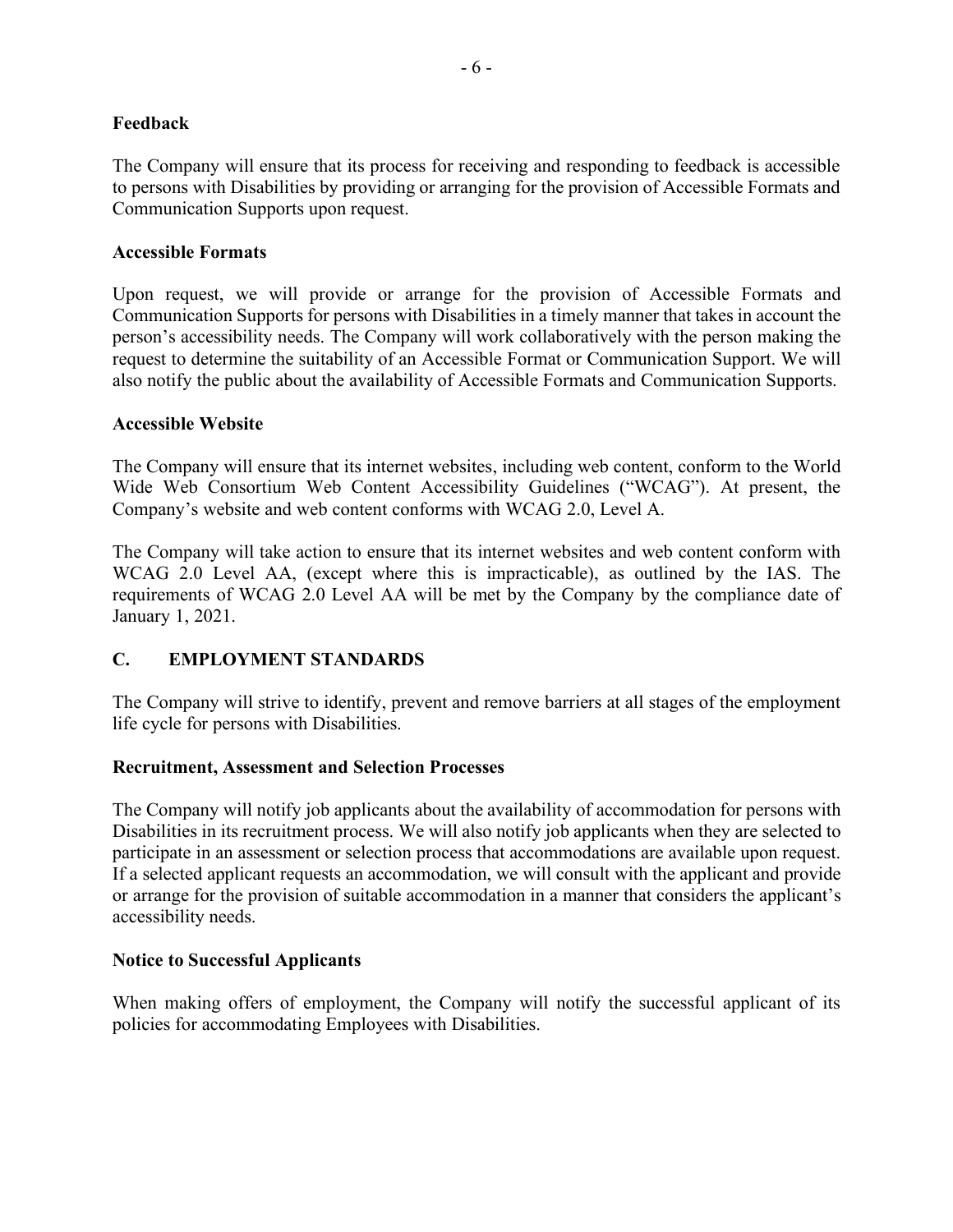## **Informing Employees of Supports**

The Company will continue to inform Employees of its policies and any updates to those policies used to support Employees with Disabilities, including policies on the provision of job accommodation that consider an Employee's accessibility needs. This information will be provided to new Employees as soon as practicable after commencing employment.

## **Accessible Formats and Communication Supports for Employees**

Upon the request of an Employee with a Disability, the Company will consult with the Employee to provide or arrange for the provision of Accessible Formats and Communication Supports needed to perform the Employee's job, as well as information generally available to other Employees. When determining the suitability of an Accessible Format or Communication Support, we will consult with the Employee making the request. However, the Company reserves the flexibility to decide on the most appropriate Accessible Formats or Communication Supports for Employees (based on the needs of the specific Employee and the capacity of the Company to provide the support).

## **Workplace Emergency Response Information**

The Company will provide individualized workplace emergency response information to Employees with Disabilities if we are made aware of the need for accommodation. The Company will provide this information as soon as practicable after becoming aware of the need for accommodation.

In circumstances where the Employee requires assistance, we will, with the consent of the Employee, provide the workplace emergency response information to those designated by the Company to provide assistance to the Employee (e.g., immediate supervisor, fire warden, etc).

Individualized workplace emergency response information will be reviewed when an Employee moves to a different location within the office, when the individual overall accommodation needs or plans are modified when, from time-to-time, the Company reviews its general emergency response plans.

#### **Documented Individual Accommodation Plans**

The Company will develop and have in place a written process for the development of documented individual accommodation plans for Employees with Disabilities.

#### **Return to Work Process**

The Company will develop, document and have in place a return to work process for Employees who have been absent from work due to a Disability, and who require Disability related accommodations in order to return to work. Such processes will be documented and will outline the steps the Company will take to facilitate any temporary or ongoing accommodations required for the Employee to perform their job duties effectively.